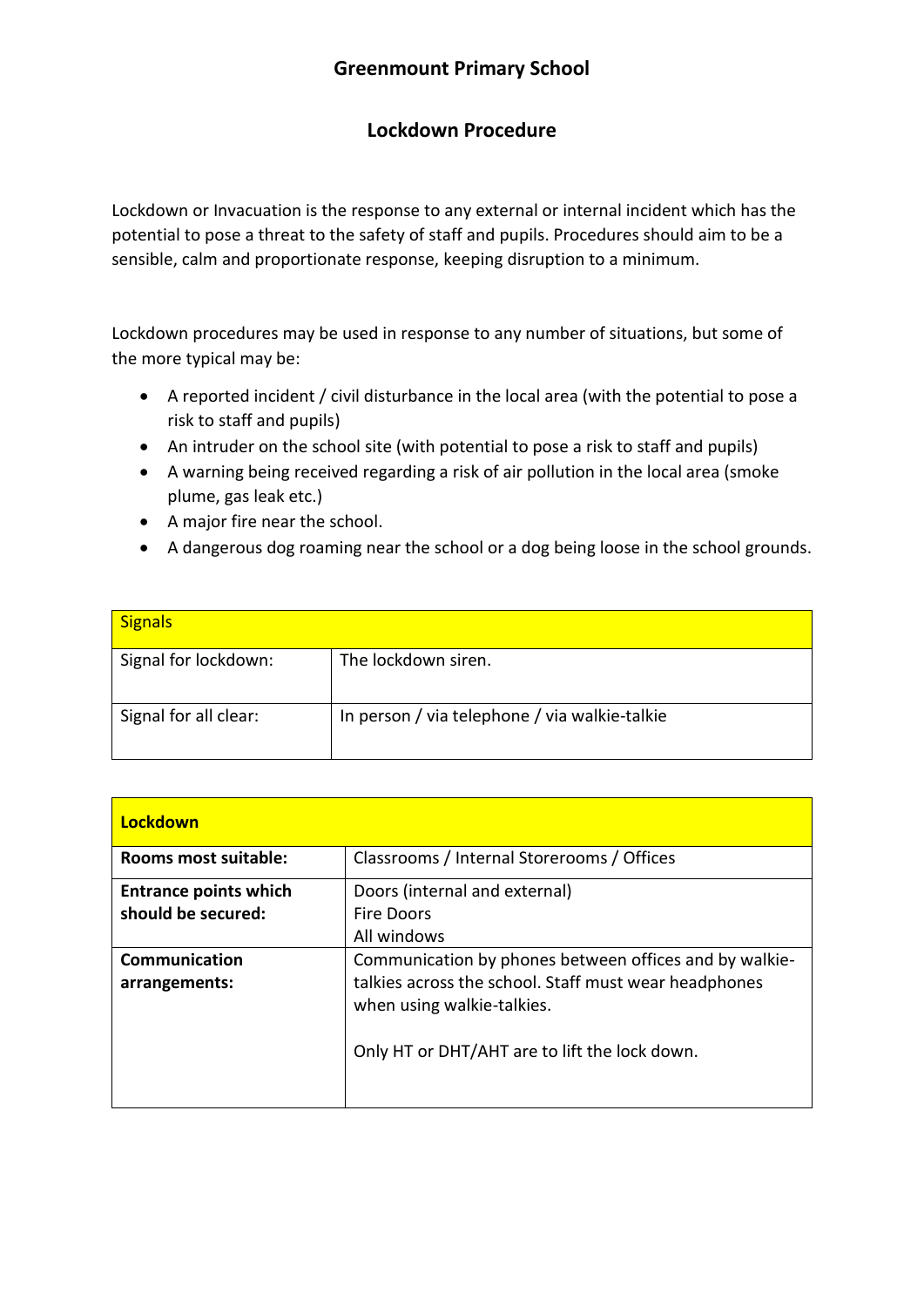# **Greenmount Primary School**

#### **Full lockdown procedure:**

### **Alert to staff:**

• Lockdown siren will sound.

#### **Immediate action:**

#### **Upon hearing the alarm.**

### 1. **Ensure all children and adults are inside the school building.**

Anyone outdoors should move towards the nearest secure room. Staff must check the corridors and toilets for children/visitors. Children or staff in shared areas are to be brought into the main classroom.

If you are inside but not in your classroom (e.g. In the hall) stay where you are and secure the area.

No further visitors will be allowed to enter school.

### 2. **Secure the area.**

- o Close all windows and doors; draw curtains or blinds.
- o Turn off lights.
- o Children to stay seated at tables or on the carpet.
- o Take a register. Ensure children feel comfortable.
- 3. Office staff to call the emergency services (1 call for each emergency service required, including Crisis line: 0113 378 3645.)
- 4. The lines of communication between offices is to remain open, one line is to be kept available to enable outside communication.
- 5. In the event of the fire alarm sounding, remain where you are until advised to evacuate by the SLT in person or via walkie-talkie.
- 6. Staff and pupils are to remain in lockdown until it has been lifted by the Headteacher, DHT, a member of the SLT or the emergency services.